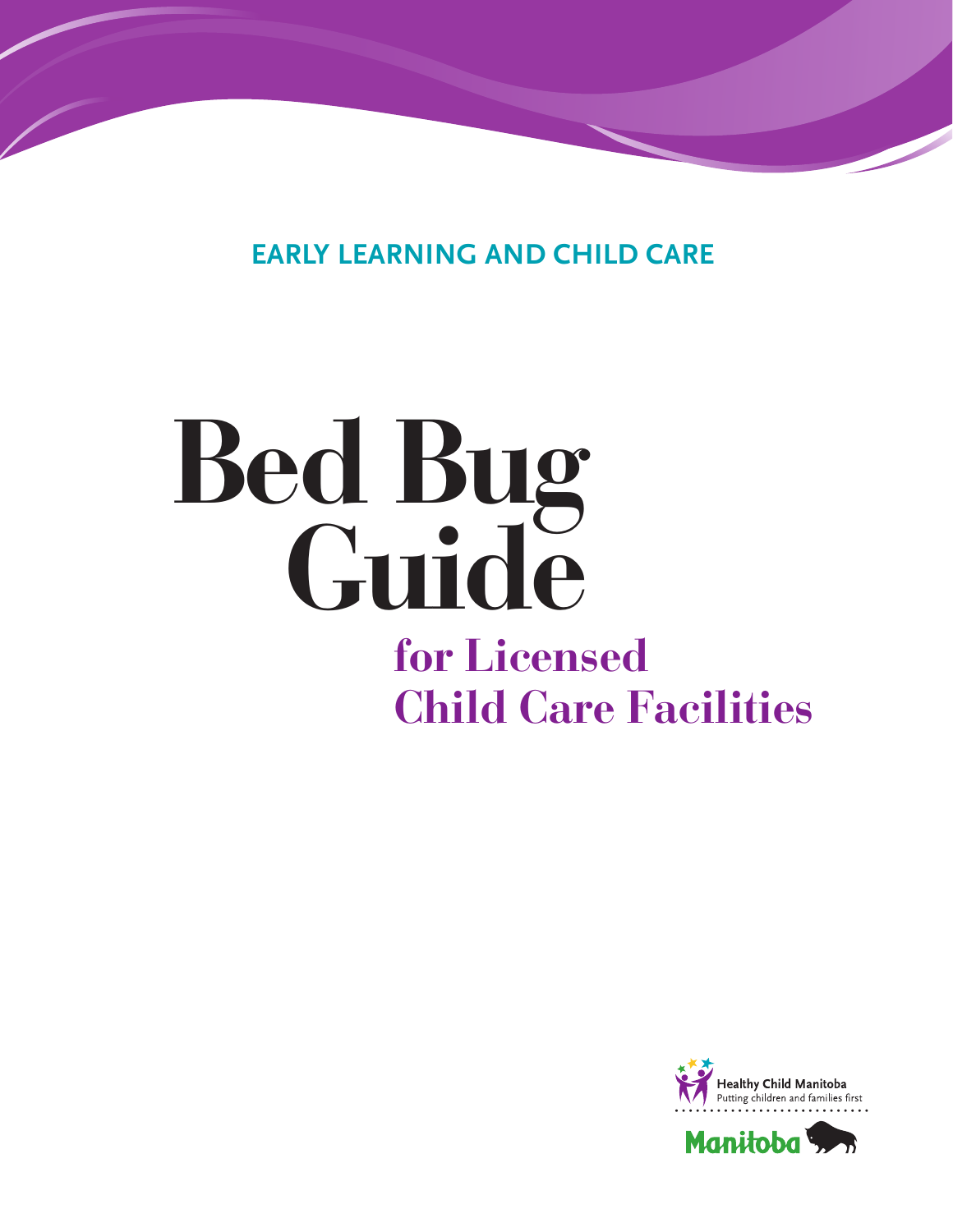# **Quick Facts**

## **What are bed bugs?**

Bed bugs are brown, flat, oval-shaped insects without wings. They are about the size of an apple seed and they feed on blood. Though bed bugs prefer human blood, they also bite other mammals and birds. After feeding, bed bugs swell up and turn dark red. Being nocturnal insects, they normally bite people at night while they are sleeping. Bed bugs do not normally stay on people. After feeding, they usually return to their hiding places (ex: on or around mattresses, box springs and couches).

## **What do bed bug bites look like?**

Bed bug bites look like red bumps or rashes on the skin. They are usually found around the face, neck, upper body, arms and hands. Bed bug bites do not normally have a red spot in the centre. The bites may appear as unexplained bite marks, as people often do not remember being bitten.

# **How do bed bugs affect my health?**

There is no evidence that bed bugs spread disease; however, people can have allergic reactions to bed bug bites. Repeated scratching at bite marks or scabs may cause secondary skin infections. Health Canada considers bed bugs a "nuisance pest." Under The Public Health Act, bed bugs do not have to be reported.

# **What are other effects of bed bugs?**

There can be a social stigma connected with having bed bugs. As a result, people who have severe or repeated infestations may feel anxious, worried or ashamed. Some people may have problems with their sleep, mental health, social or family life and finances, and may feel ridiculed or singled out by others.

# **Where are bed bugs found?**

Bed bugs are usually found in areas where people sleep, or sit, for long periods of time. Bed bugs prefer an environment where they can hide during the day and feed on a sleeping person at night. Although they prefer dimly lit or dark rooms, bed bugs may come into lighted areas to feed. Bed bugs prefer fabric, wood and paper surfaces. They are often found in folds or seams of mattresses and box springs, in or behind headboards and bed frames, behind baseboards, under area rugs, along edges of carpeting and under, or in folds of, chairs and couches.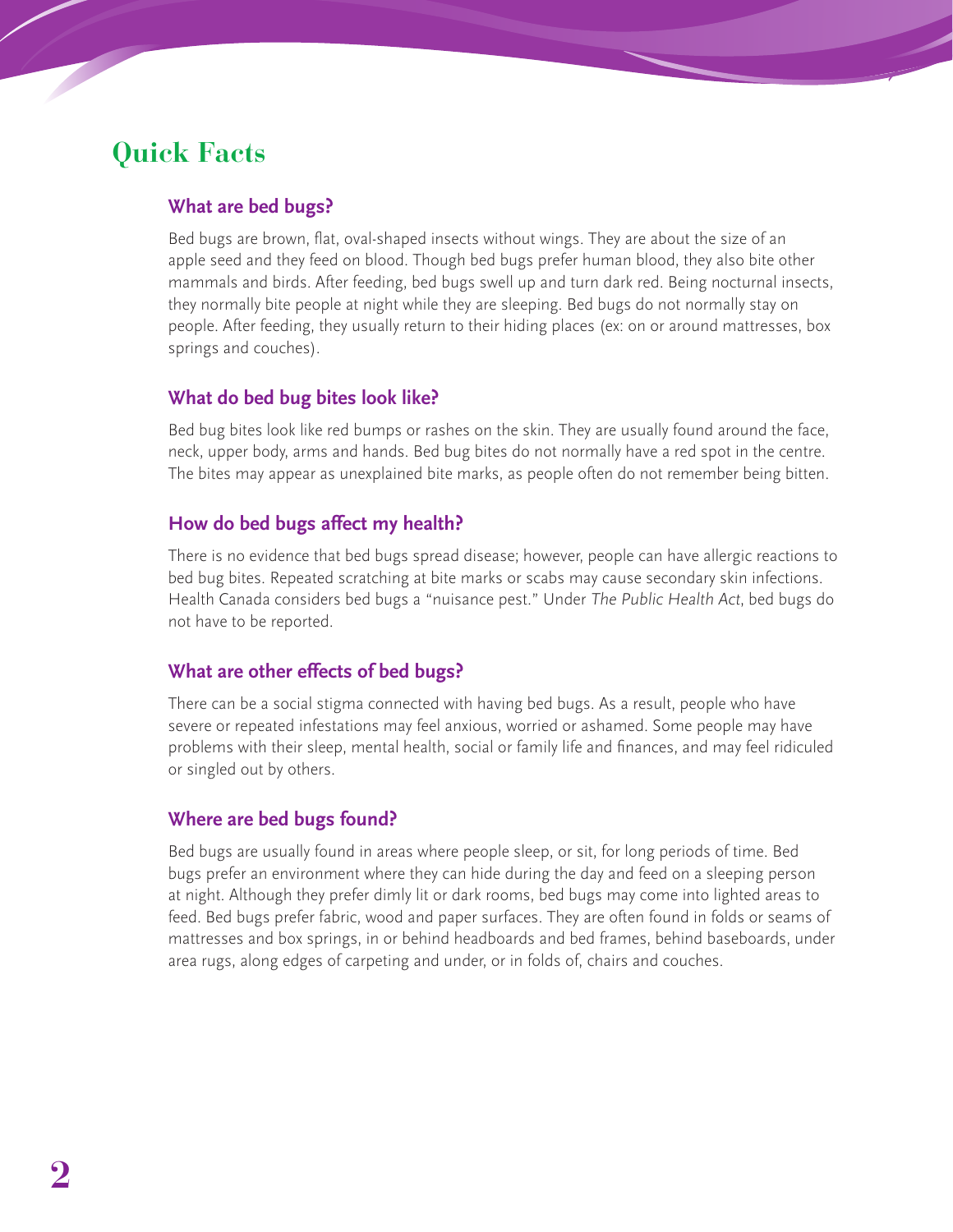

#### **How do I know if bed bugs are present?**

Signs that there might be bed bugs in your child care centre or home include:

- ❏ unexplained bite marks or welts on children, or others, at the facility
- ❏ spots (dried blood or bed bug fecal matter) on bedding, mattresses or box springs
- ❏ cast-off bed bug skins
- ❏ actual live or dead bed bugs
- ❏ a musty or sweet odour (usually with very large bed bug infestations)

Having bed bugs does not mean that the home, school, child care facility or public place is poorly kept. Bed bugs can travel on clothing, blankets, lunchboxes, stuffed toys, or other items that are moved from one place to another (ex: between a child's home and the facility). Items that most often have bed bugs are mattresses, box springs, couches and upholstered chairs. However, bed bugs can also be found on a variety of other items, including electronics, books and picture frames.

If bed bugs are not properly treated at the source, there is a risk of carrying the pests into child care facilities, other homes or public places. Early detection and treatment are the best ways to contain the spread of bed bugs.

# **Policies for Child Care Facilities**

Child care facilities must:

- 1. take precautions to prevent bed bug infestations
- 2. make staff aware of how to identify bed bugs and the signs of infestation
- 3. have an effective response plan in the event that bed bugs are discovered in the facility

A child should not be excluded from the facility when that child has a suspected or confirmed case of bed bugs. Child care centres and homes should not close as a result of finding bed bugs, unless short-term closure is necessary for a bed bug treatment handled by a pest control company.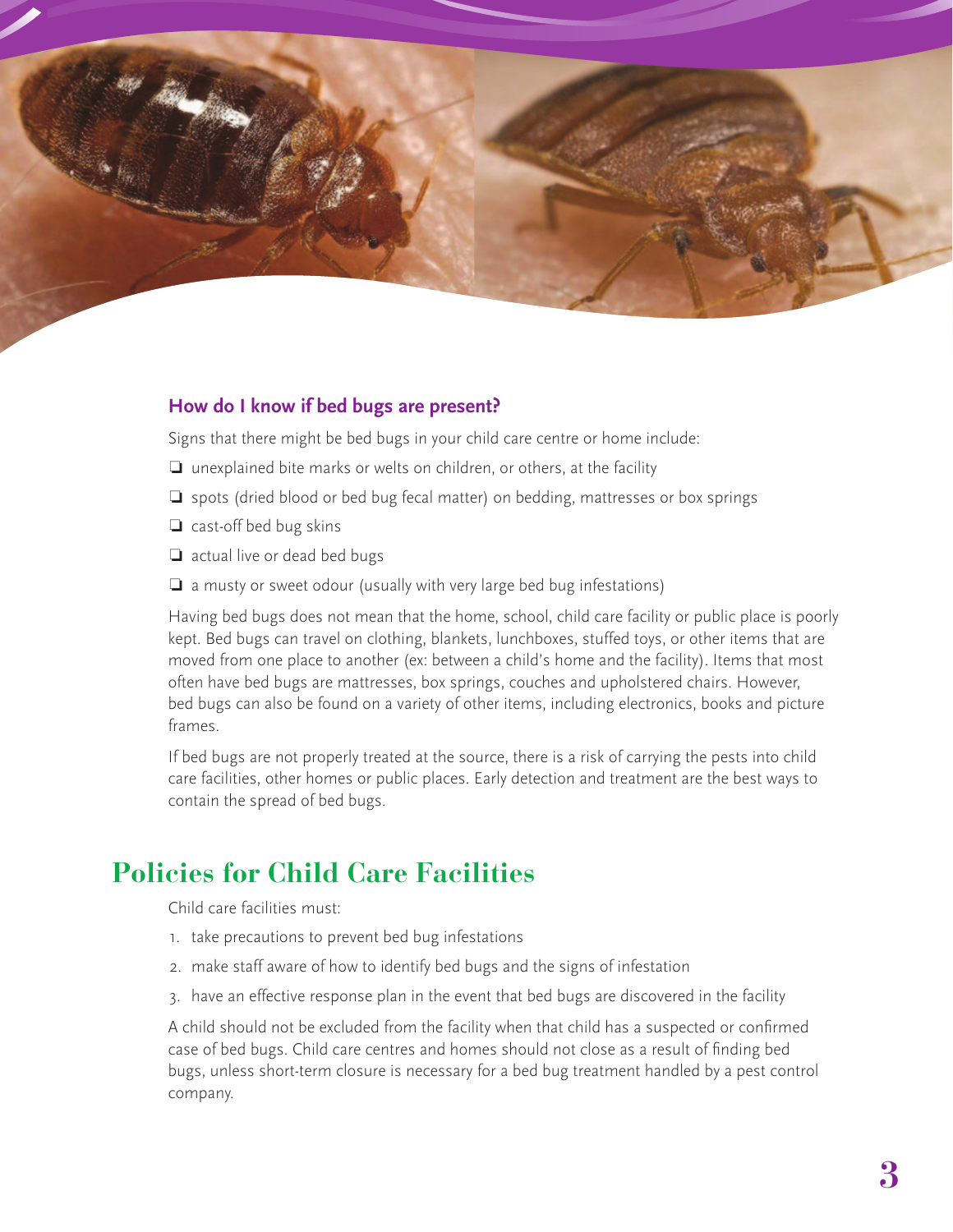# **Procedures for Child Care Facilities**

## **1. Preventing bed bugs from entering the child care facility**

Bed bugs will most likely enter a facility on the clothing or belongings of children or staff who come from homes with bed bugs. To prevent bed bugs from entering the child care facility:

- ❏ **Check blankets, backpacks and clothing daily** for signs of bed bugs as the children enter and leave the facility.
- ❏ **Encourage families not to send blankets or stuffed animals** with their children, if possible.
- ❏ **Carefully inspect all second-hand or donated items** for signs of bed bugs before they are brought into the facility (ex: books, stuffed animals, furniture). Where possible, smaller items can be immediately run through the dryer for 20 minutes to kill any suspected bed bugs.
- ❏ **Keep individual children's belongings separate** by storing children's coats, clothing or other personal items in individual lockers or cubby holes. (See Manitoba Child Care Regulation  $62/86$ , Sections 12(2), 14(2) and 29(2).) Use sealed plastic bags or containers for extra clothing, bedding or other cloth items.
- ❏ **Put clean cloth items in a dryer, or wash dirty cloth items in hot water, then dry in a dryer.** Running a normal dryer load for 20 minutes on high heat should kill all stages of bed bugs.
- ❏ **Vacuum daily.** It is important to pay close attention to places bed bugs like to hide, such as along baseboards. Dispose of vacuum bags/waste in an outside garbage container immediately after vacuuming.

# **2. Ensuring all staff are able to identify bed bugs and the signs of infestation**

#### In centres:

Directors are responsible for ensuring that all centre staff, including cleaning staff, are educated to identify bed bugs and signs of infestation, both in the child care facility and on children's

items. Directors should share the information in this guide with all employees, emphasizing the identification of the key signs of infestation: the discovery of actual insects, cast-off skins, droppings or excessive insect bites on a child.

#### In homes:

Home providers are responsible for their own awareness of bed bug policies and procedures, as well as ensuring that other workers in the home (substitutes, Inclusion Support Workers, etc.) are also provided with the information in this guide. Providers should emphasize the identification of the key signs of infestation: the discovery of actual insects, cast-off skins, droppings or excessive insect bites on a child.

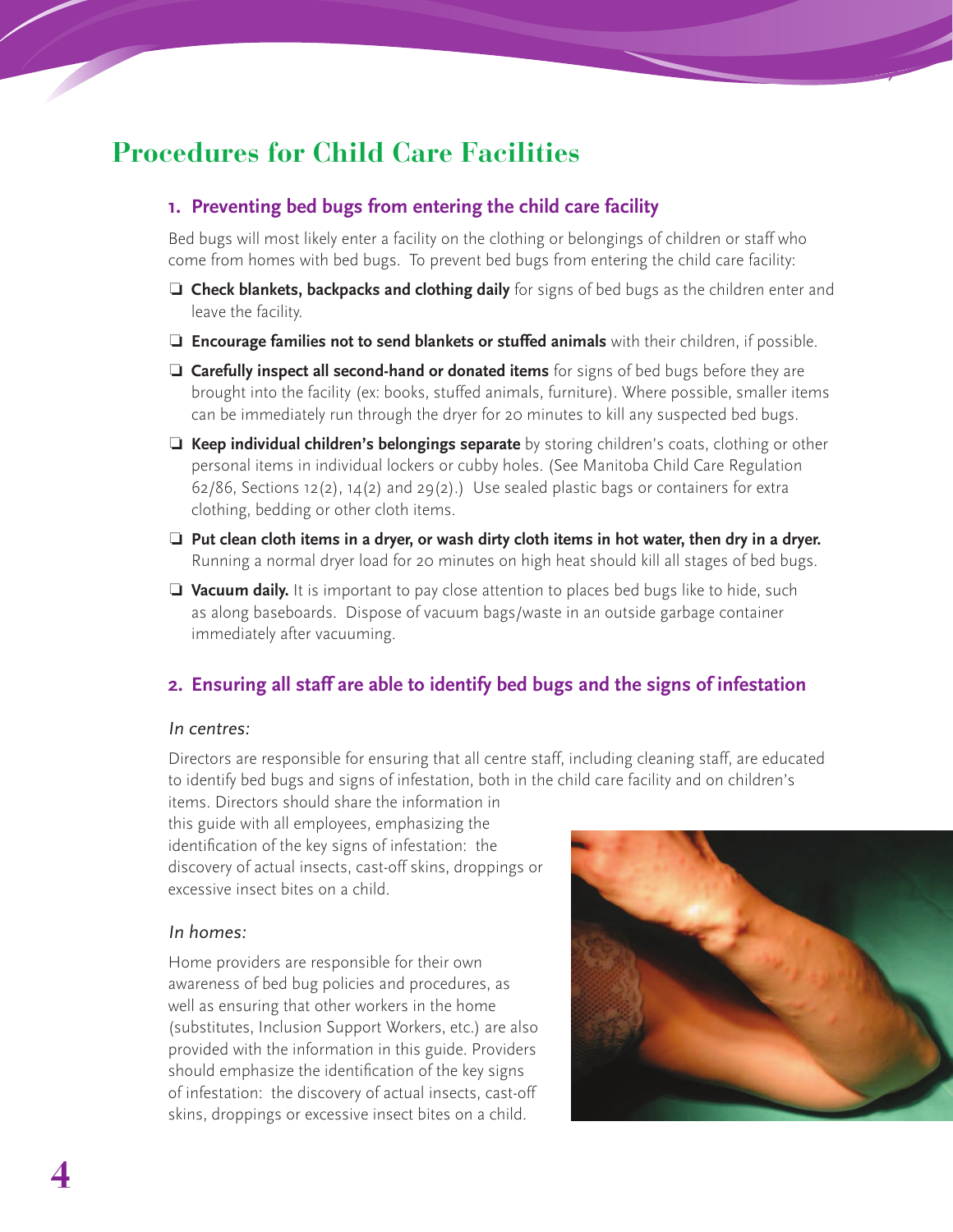

# **3. Having an Effective Response Plan**

All programs are required to have an effective response plan in the event that bed bugs are found in the child care facility. This response plan can be tailored to the needs of your facility. However, your response plan cannot contradict any of the policies in this guide, including the policy that **affected children must NOT be excluded**

from the program. Your response plan should also include the procedures outlined below.

## If a child is suspected of having bed bug bites:

- ❏ Immediately contact the child's parents/guardians to let them know you suspect the child has bed bug bites, and provide the family with educational materials. (See the list of online resources at the end of this document.)
- ❏ Search the child care facility for any other signs of bed bugs.

## If a suspected bed bug is found on a child or in the child care facility:

- ❏ If the bed bug was found on a child or child's belongings, discreetly move the child from the main area so you can examine the child's clothing and other belongings.
- ❏ Put any bugs you find in a sealed container for identification.
- ❏ Contact a pest control company or public health inspector for help identifying the bugs. You need to make sure the bugs you found are in fact bed bugs.
- ❏ Examine everyone's belongings to help you determine who might have brought the bed bugs to the facility.
- ❏ Ask parents to limit the belongings children bring into the facility, including blankets, stuffed animals and backpacks. If you do this, you need to explain that bed bugs are suspected at the facility, but not yet confirmed.

## If bed bugs are confirmed at the child care facility:

If you find more than one form of evidence of bed bugs at your facility (ex: actual bed bugs, castoff bed bug skins, droppings, dried blood spots), you must seek treatment for a possible bed bug infestation. As bed bugs reproduce very quickly, confirmation of a single bed bug means that your facility has an infestation.

- ❏ Thoroughly examine your facility for additional evidence of bed bugs and report your findings to the public health inspector to determine if treatment is required. You can call the provincial Bed Bug Hotline at 1-855-3MB-BUGS (1-855-362-2847) to be connected with a public health inspector.
- ❏ **Contact a licensed, professional exterminator for treatment.** A licensed exterminator can provide treatment and will know about the different products and techniques available to get the best results. Many exterminators are now using heat treatment to kill bed bugs instead of, or with, chemical treatment. **Licensed facilities must use professional exterminators.**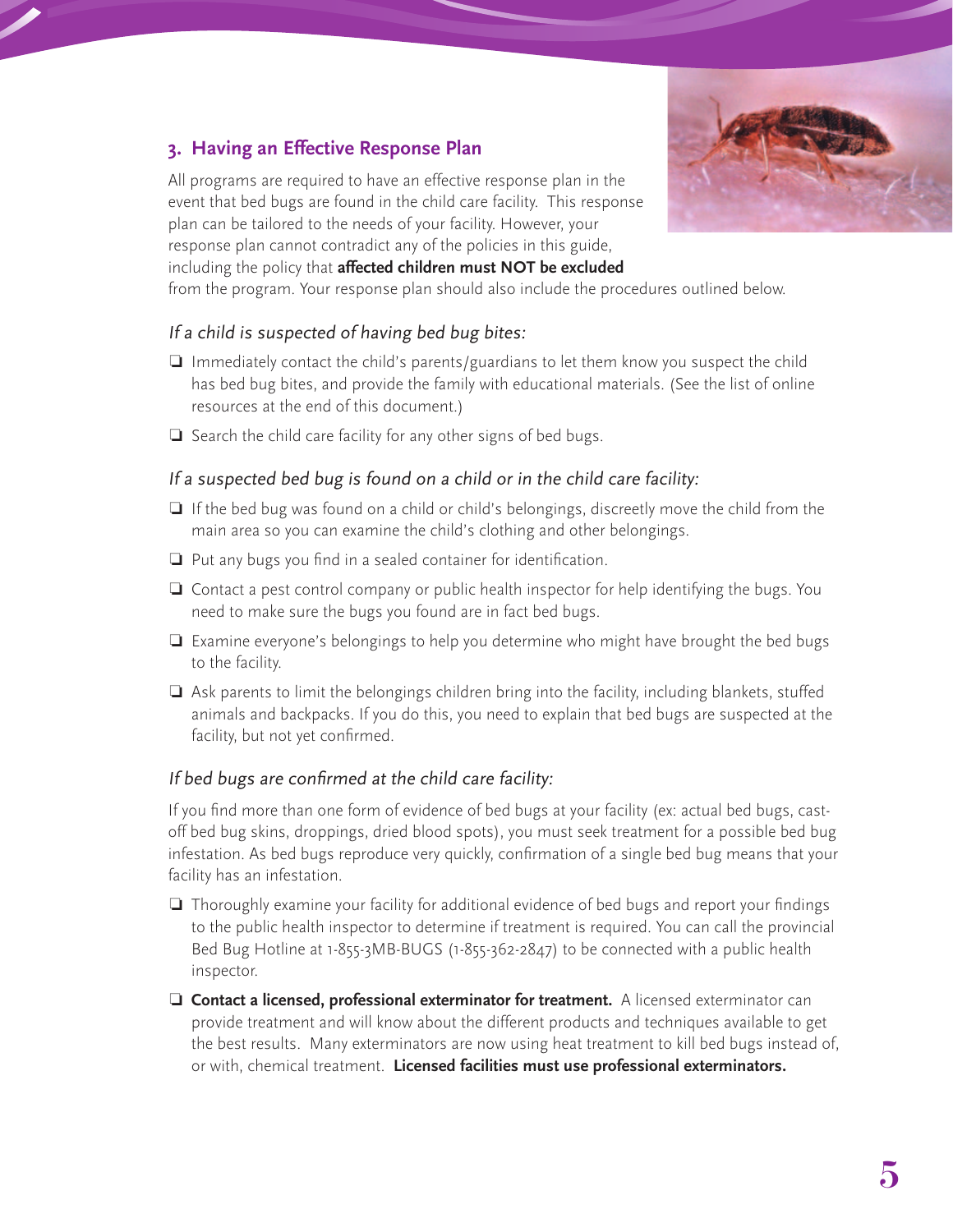

- ❏ Follow the pest control company's advice and recommendations exactly and completely.
- ❏ Inform parents/guardians of children attending the facility, as well as staff (if applicable), that bed bugs have been confirmed. You must maintain confidentiality. **You cannot share the names of any children, families or staff who may have brought bed bugs into the facility.**
- ❏ **Notify your child care co-ordinator** and public health inspector to advise them that an infestation has been confirmed and that treatment is being carried out.
- ❏ If applicable, work with your landlord to determine who is responsible for treating the bed bug infestation. Responsibility may depend on your contract.
- ❏ Provide educational materials to all families and staff (if applicable). (See the list of online resources at the end of this document.)
- ❏ Continue to limit belongings that are brought from children's homes into the facility, including blankets, stuffed animals and backpacks.
- ❏ If using mattresses for infant or overnight care, consider sealing the mattresses with bed-bugproof mattress covers.
- ❏ After treatment has been carried out, you must **continue to monitor your facility** for signs of bed bugs to ensure the treatment has been effective and to prevent a reoccurrence of an infestation.

#### If a specific child is suspected of introducing bed bugs to the facility:

**Remember that bed bugs that enter the facility on a specific child may not have come from that child's home.** Bed bugs can be picked up in many places (ex: buses, taxis) and you should be sensitive when talking to parents/guardians.

- ❏ Ask all parents/guardians to store their children's freshly washed clothes in sealed plastic bags until the children put them on in the morning.
- $\Box$  Ask all parents/guardians to store items that go back and forth to the facility (ex: clothes, backpacks, lunchboxes) in sealed plastic containers at home to keep bed bugs from getting into them.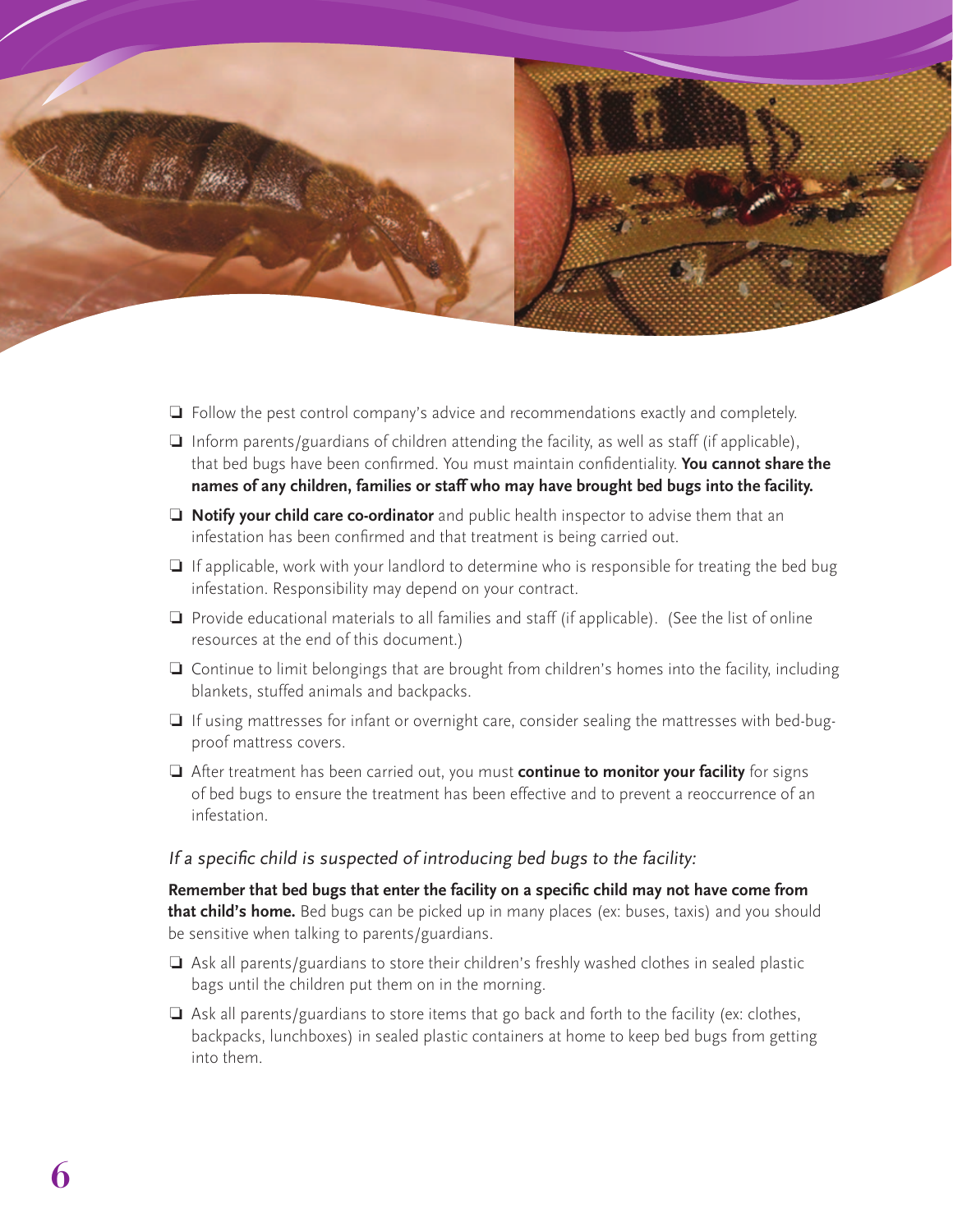- ❏ Ask parents/guardians of the affected child to send a spare set of clean clothing sealed in a plastic bag for the child to wear at the facility. The child can change into the clean clothes and you can place the child's travel clothes into the sealed bag.
- ❏ Store the affected child's belongings in sealed plastic bags or bins to stop the spread of bed bugs to the other children's belongings.
- ❏ If you believe a family may be having trouble dealing with bed bugs in their home (ex: if a child continues to show signs of bed bug bites or brings bed bugs into the facility), consider suggesting other resources and services to help the family. This might include referring the family to a public health nurse. You can also refer them to a public health inspector or landlord/tenant services if the family lives in rental housing.

# **What Funding is Available to Treat or Prevent Bed Bugs?**

If you own your facility, you will be responsible for dealing with the bed bug infestation, including any costs related to treatment and prevention. If you can't pay for the cost of treatment tell your child care co-ordinator. Your co-ordinator may be able to help you explore funding options.

The Manitoba government has introduced a Bed Bug Grant Program, which assists **non-profit community programs** with the treatment and prevention of bed bugs. The purpose of the grant is to provide community-based, non-profit organizations with financial assistance to help with bed bug education, treatment/management and prevention. Qualified organizations can apply for costs related to bed bug treatment and prevention, up to a maximum of \$2,000.

Also introduced was the Bed Bug Prevention Materials Program which makes available bed bug prevention materials at a reduced cost to qualifying organizations. Materials available through this program include bed-bug-proof mattress and box-spring covers, insect monitors and record keepers, insect interceptor traps, dissolvable laundry bags, bed bug warning stickers, educational handouts and clear-view bed bug monitors.